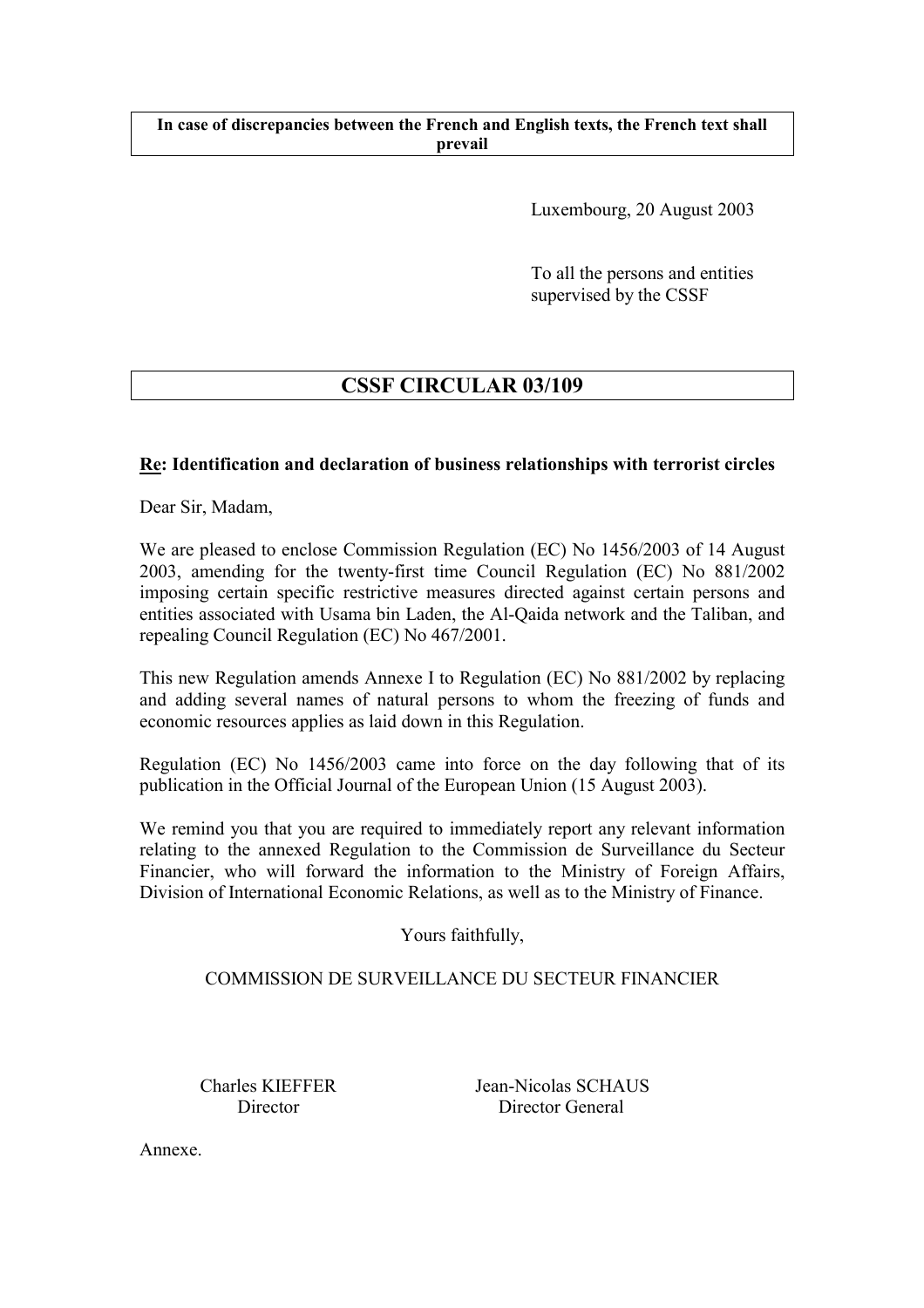### **COMMISSION REGULATION (EC) No 1456/2003**

#### **of 14 August 2003**

### **amending for the 21st time Council Regulation (EC) No 881/2002 imposing certain specific restrictive measures directed against certain persons and entities associated with Usama bin Laden, the Al-Qaida network and the Taliban, and repealing Council Regulation (EC) No 467/2001**

THE COMMISSION OF THE EUROPEAN COMMUNITIES,

Having regard to the Treaty establishing the European Community,

Having regard to Council Regulation (EC) No 881/2002 of 27 May 2002 imposing certain specific restrictive measures directed against certain persons and entities associated with Usama bin Laden, the Al-Qaida network and the Taliban, and repealing Council Regulation (EC) No 467/2001 prohibiting the export of certain goods and services to Afghanistan, strengthening the flight ban and extending the freeze of funds and other financial resources in respect of the Taliban of Afghanistan (1), as last amended by Commission Regulation (EC) No  $1184/2003$  ( $^2$ ), and in particular Article 7(1), first indent, thereof,

Whereas:

(1) Annex I to Regulation (EC) No 881/2002 lists the persons, groups and entities covered by the freezing of funds and economic resources under that Regulation.

- (2) On 19 June and 12 August 2003, the Sanctions Committee decided to amend the list of persons, groups and entities to whom the freezing of funds and economic resources should apply. Therefore, Annex I should be amended accordingly.
- (3) In order to ensure that the measures provided for in this Regulation are effective, this Regulation must enter into force immediately,

HAS ADOPTED THIS REGULATION:

#### *Article 1*

Annex I to Regulation (EC) No 881/2002 is hereby amended in accordance with the Annex to this Regulation.

#### *Article 2*

This Regulation shall enter into force on the day of its publication in the *Official Journal of the European Union*.

This Regulation shall be binding in its entirety and directly applicable in all Member States.

Done at Brussels, 14 August 2003.

*For the Commission* Christopher PATTEN *Member of the Commission*

<sup>(</sup> 1 ) OJ L 139, 29.5.2002, p. 9. ( 2 ) OJ L 165, 3.7.2003, p. 21.